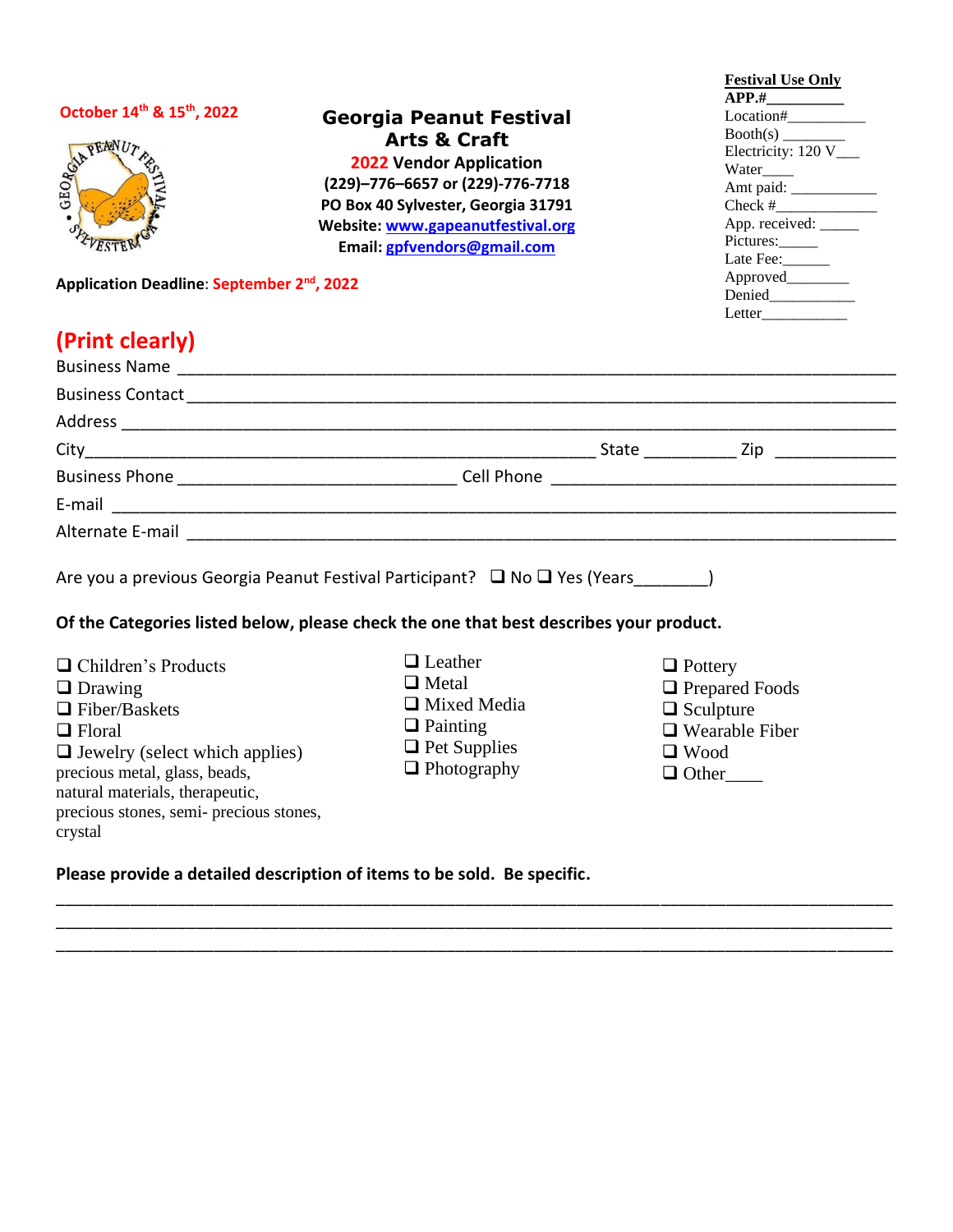#### **Indicate below the number of spaces requested and 1 day or 2 days Festival Vendor Fee.**

- **Friday and Saturday** 12 x 12-foot space(s) without electricity @ \$100 for a total of \$ \_\_\_\_\_
- \_\_\_\_ **Friday and Saturday**  12 x 12-foot space(s) with electricity (120V) @ **\$135** for a total of \$ \_\_\_\_\_
- **Saturday -** 12 x 12-foot space(s) without electricity @ \$75 for a total of \$
- \_\_\_ **Saturday** 12 x 12-foot space(s) with electricity (120V) @ **\$110** for a total of \$ \_\_\_\_\_ **Total\_\_\_\_\_\_\_\_\_\_**

After September 2<sup>nd</sup>, 2022, including a \$50.00 late fee to your total amount due. (No Exceptions)

## **PayPal** Available on at www.gapeanutfestival.org

#### **Vendors' General Information –**

**Festival Hours:** The Georgia Peanut Festival is the third weekend in October Friday (7 pm – 11 PM) and Saturday (8 AM  $-$  4 PM).

**Location:** The Georgia Peanut Festival takes place in the streets and Jeffords Park in Sylvester, GA.

**Vendors:** The Georgia Peanut Festival is limited to 100 vendors. Vendors are accepted based on their merit to the festival. Vendors are not allowed to "give away" any items that may be purchased at the festival i.e., bottled water, baked goods, etc. In addition, vendors may only sell Coca-Cola Products and they can be purchased on-site. We will provide our local Coca-Cola distributor with an official vendor list and they will reach out to you for your product order.

**Attendance:** The Georgia Peanut Festival is a 2-day festival event. Vendors must staff and keep booths intact during festival hours.

**Self-Addressed Stamped Envelope:** Please include a **self-addressed stamped #10 business envelope** with your application so we may send correspondence back to you. All confirmations of acceptance to the show will be done by mail. NO REFUNDS WILL BE ISSUED AFTER A CONFIRMATION NOTIFICATION HAS BEEN SENT. All denied applications will be returned with the reservation fee.

**Jurying:** We look for the highest quality work and strive to have a variety of media, styles, and price points represented at the festival. We jury monthly until each category is filled. We create a waiting list if a particular category fills. For example, jewelry is by far the most popular category. We frequently fill all our spots for jewelers well before the show itself is full. We then create a waiting list of accepted applicants. If a vendor in the filled category cancels, then we fill their spot from the waiting list.

**Non-Compete Policy:** The Georgia Peanut Festival policy is such that no vendor may sell the exact same product. The Georgia Peanut Festival reserves the right to have more than one vendor selling a similar product (such as jewelry, paintings, etc.), if the products are diverse enough.

**Tax:** 8% sales tax is applicable to any item sold and as the vendor, you are solely responsible for this tax. You are responsible for any permits required by any state or local agencies to participate in the festival.

**Registration fees:** Fees will be deposited **ONLY** if the applicant is accepted. Registration fees will be returned to those applicants who are not accepted. A \$35 fee will be assessed for any returned check. **A \$50 late fee**  will be assessed to those vendors who apply after **September 2<sup>nd</sup>, 2022**.

**Booth Setup:** All vendors participating in the **2-day Festival** are to be set up by 6:00 PM on Friday and not dismantled prior to 4:00 pm on Saturday, **October 15, 2022.** All vendors participating in the Festival on Saturday only: Set up times **Friday:** 5:00 PM until 6:00 PM **Saturday:** 5:30 AM until 7:30 AM**. All vehicles must be out of the park prior to the setup time.**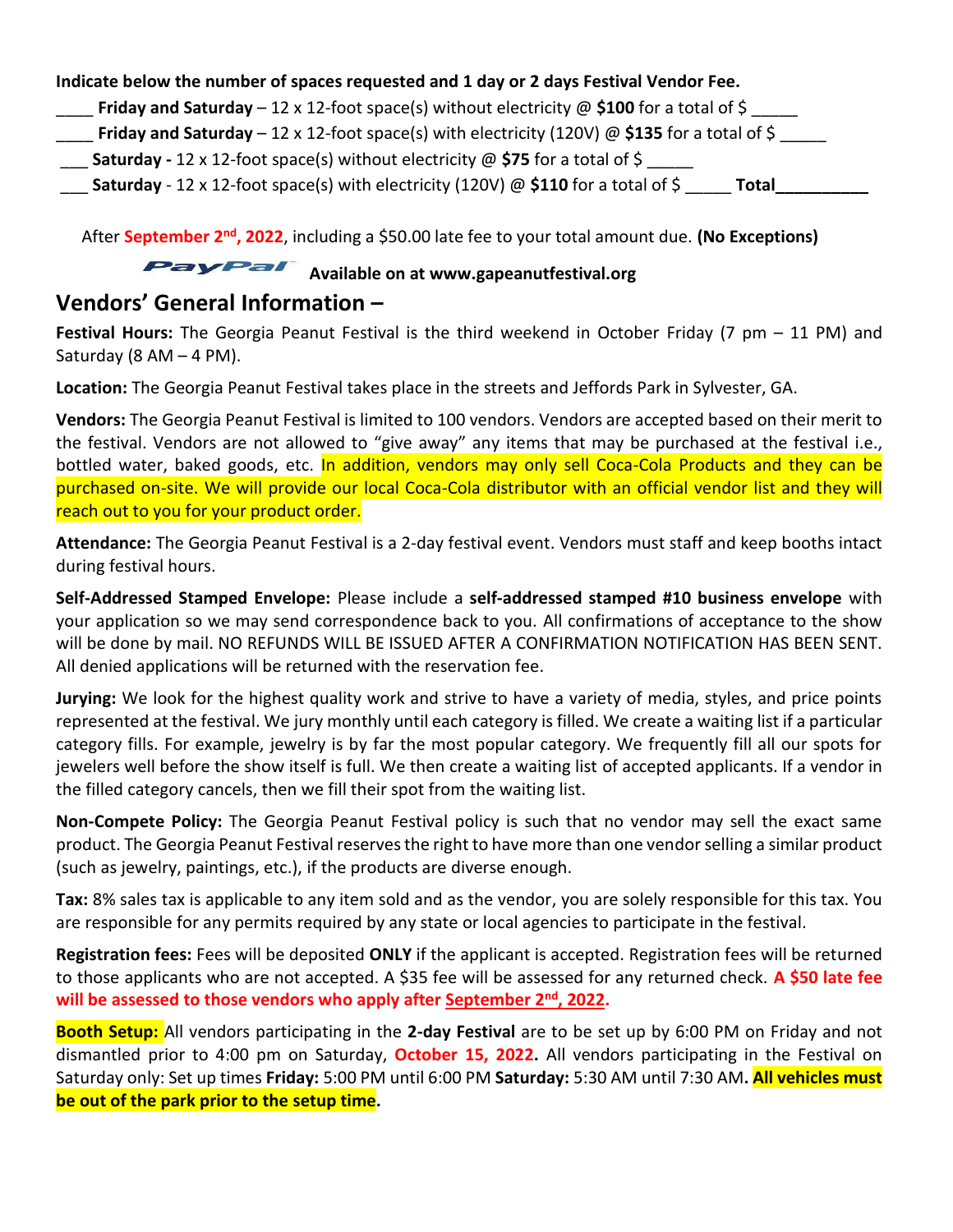**NO EARLY SETUPS ARE ALLOWED**. Vendors' tents/setup must not infringe upon neighboring spaces or public areas. Exhibitors may not relocate or move from their assigned space without expressed consent from the executive festival staff.

**Booth Sub-let:** Booth space allocated under this contract is for the below-signed vendor and may not be subleased. Any vendor subletting will not be invited back the following year. **NO EXCEPTIONS**

**Electricity:** Electricity is available for an additional fee. Applicants who require electricity must indicate it on their application, but they must provide their own electrical extension cords. **Electric Capacity – (1) 120 volt-15 amp per booth.**

**NO LOUD GENERATORS.** Loud generators that prevent communication at a normal tone or disturb other vendors and festival patrons are prohibited. If you believe your generator falls into this category, you should not set up within the interior of the park and should set up on the outer perimeter of the park with the generator pointing away from the interior of the park. **Restrictions:** Vendors are prohibited from selling smoke or stink-type bombs or toys.

### **Vendors' General Information Cont.**

**Display Area:** Display areas are an average of 12-feet wide by 12-feet deep and are located on the city street. Vendors must provide their own display set-up: tent (of any color), panels, tables, chairs, etc. Tents or coverings must be self-supporting. Drilling or puncturing the street surface is **strictly prohibited**. No music shall be played during festival hours.

**Tent Weights:** To protect not only the vendor's merchandise but also to protect that of neighbor vendors, the festival requires that all tents must be weighed down.

**Photographs:** Vendors are required to submit three, 4-x-6-inch photos of the work you want to exhibit. **Applications received without photos will be returned**. Accepted vendors' photos will not be returned.

**Vendor Parking:** NO VEHICLE OF ANY KIND may remain on the festival grounds. All vendors **MUST PARK** in area reserved vendor parking. Vendors will be given one parking pass. All vehicles must be removed by 8 AM, Saturday morning. Failure to comply will be subject to **POLICE INTERVENTION AND TOW AT VENDORS EXPENSE.**

**Camping:** R.V. campers and any overnight camping are not allowed in the vendor area. R.V. parks will be sent with acceptance package.

**Security:** The City of Sylvester Police Department provides security from 6 PM, Friday, through 5 PM, Saturday.

**Inclement Weather:** The event will not be rescheduled or canceled due to weather. Exhibitors must supply protective coverings/equipment needed to display their work. There will be no refunds.

**Payment:** Mail checks made payable to the Georgia Peanut Festival at PO Box 40 Sylvester, GA 31791. Include with this signed application, photos and a **stamped, self-addressed business size envelope.** Please be sure to attach adequate postage to cover the return of your photos and check (if you are not accepted to the festival).

**Application Due Date**: All applications are due by September 2<sup>nd</sup>, 2022</del>. Applications received after this **date will be charged a \$50 late fee and will be accepted on a first-come first-served basis and will be judged based on their merit to the festival. If all spaces are filled by September 2 nd , 2022, vendors are given the option of being on the waiting list.** Once accepted to the festival, no refunds will be made for cancellation, non-appearance, inclement weather, or acts of God.